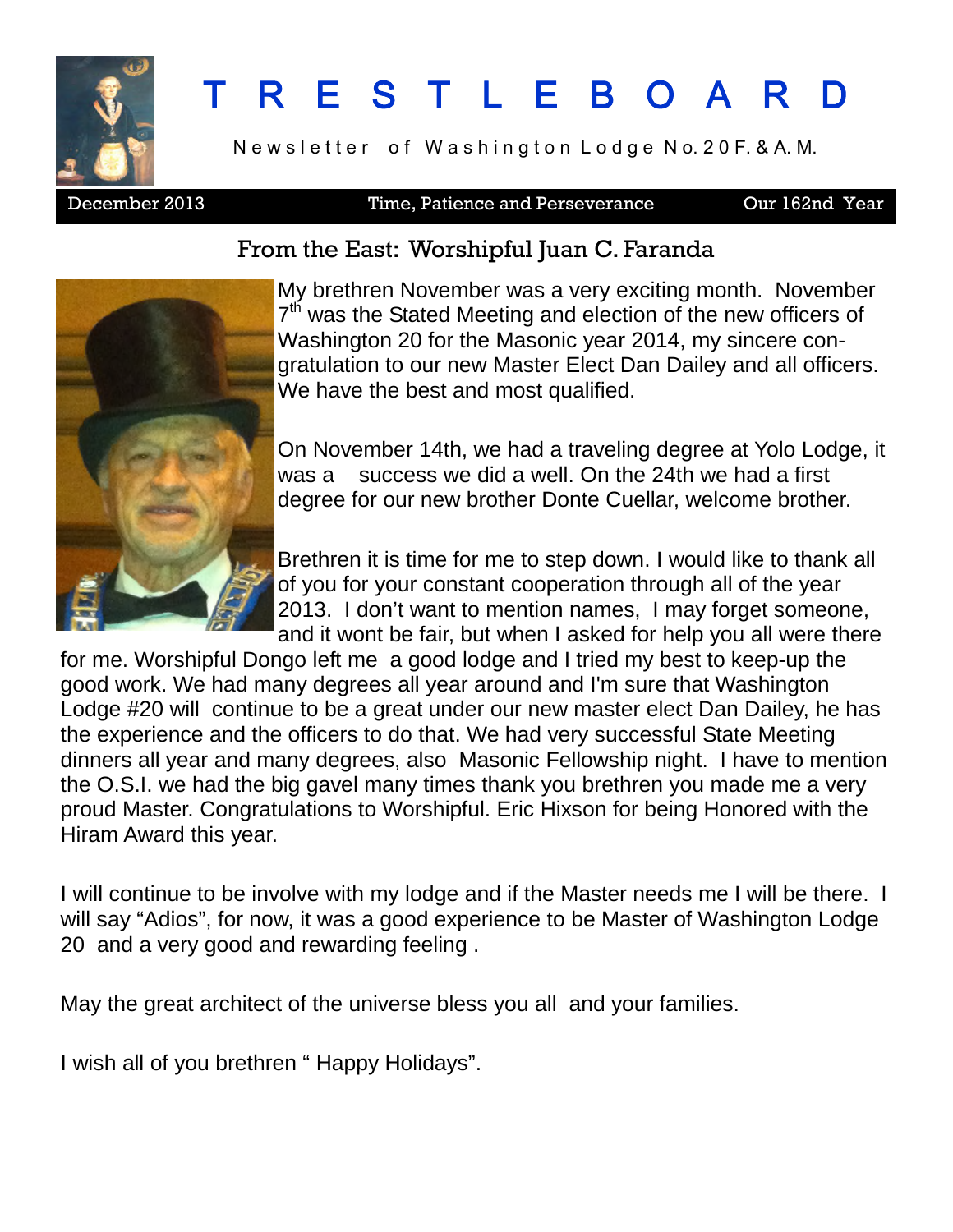## **Washington Lodge #20 2013 Officers**

### **Master: Juan C. Faranda**

Senior Warden Daniel J. Daily Junior Warden Michael P. Quinn Treasurer **Eric W. Hixson, PM** Secretary Jon R. Isaacson, PM Assistant Secretary Thomas L. Weary Chaplain Richard A. Wilson, PM Senior Deacon Scott J. Goode Junior Deacon Victor U. Sanchez Marshal Derek D. Waterman Senior Steward David L. Minke Junior Steward Luis J. Montero Tiler Floyd R. Tritt Officer's Coach Eric W. Hixson, PM Candidate's Head Coach Joseph Dongo, PM Officers Coach Emeritus Ray W. Lenau, PM Inspector District 414 Michael Titus, PM Ambassador Dave Freeman Orator Jed Van Wagner Junior Past Master Joseph Dongo, PM

Address Lodge correspondence to: Jon R. Isaacson PM, Secretary Washington Lodge No. 20 P.O. Box 221788, Sacramento, CA 95822 Email: wln20secretary@gmail.com

Washington Lodge Website: http://www.washingtonlodge20.org Jon R. Isaacson PM, - Webmaster

**The Washington Lodge #20 Trestle Board**

is published monthly Victor U. Sanchez, Editor Dave Freeman, Grammarian Send articles for publication to: Victor U Sanchez at Email: panache3029@sbcglobal.net **Get your Trestle Board Electronically**

*Adopt-A-Freeway Program No Clean up Litter Removal on Freeway 244 On/Off Ramp at Auburn Blvd*

*Meet at Del Paso Park Corner of Park Road and Auburn Blvd*



# From the West

Dan Dailey, Sr. Warden

This is the time of year when we not only give thanks for the many blessings we each have in our lives, but also celebrate new beginnings. Washington Lodge #20 continues to have much to be thankful for. Our Lodge is very healthy and active. We are bringing in new Brothers each month and they are progressing through their degrees at a record pace. Our new Brethren are also becoming very active in the Lodge, taking on responsibilities in the Line and attending our Masonic and social functions. I receive many inquiries from Brothers in other Lodges on "How we do it." I believe our philosophy of being fraternal and welcoming new members with open arms is the key to our success. I received several inquiries on our methods during Grand Lodge.

We will also celebrate new beginnings in the next Masonic year. Elections are done and our Installation is fast approaching. I want to thank the Brethren for their vote of confidence in electing me as Master for the 2014 year. I am honored and humbled to serve our Lodge. It is the greatest privilege I have received during my Masonic travels.

The 2014 line has shaped up to be very strong, with many new Brothers filling key positions and progressing well in their work. I look forward to the continued success of Washington Lodge #20.

Happy Holidays to each of you and your families and may the New Year bring happiness and success to all.

### **Stated Meeting December 5th, 2013**

**5:00 PM Social 6:00 PM Dinner 7:00 PM Stated Meeting**

#### **RSVP by December 3rd, 2013**

**(888) 828-4476** *"Waste Not, Want Not"*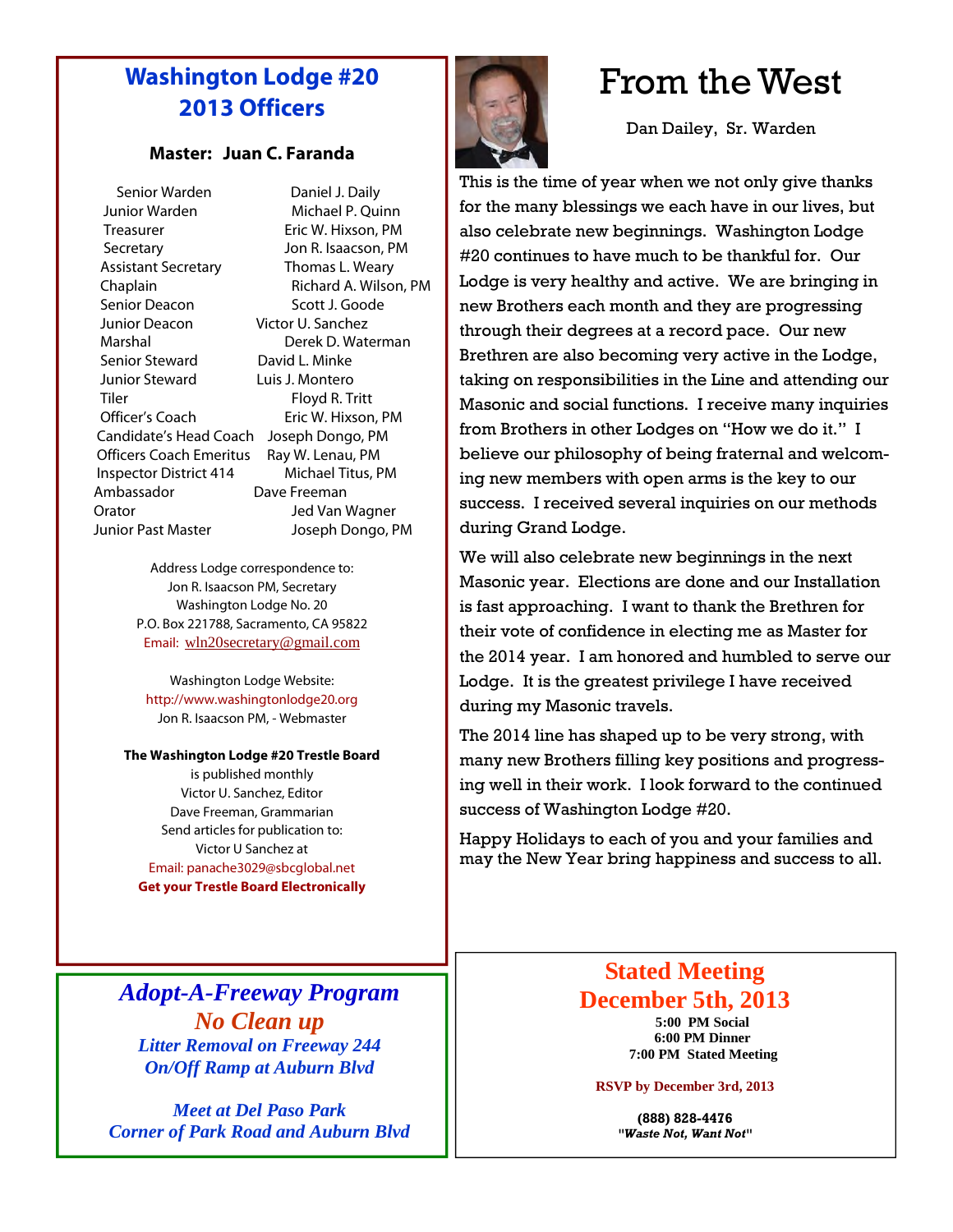



# From the South

Michael P. Quinn, Jr. Warden

Hope everyone had a great Thanksgiving and I wish everyone a Very Merry Christmas & A Happy New Year, and Greetings From Vegas Lodge # 32, enjoying the mild weather, hot tubs, pools, casinos, and a trip over to Arizona to Target Practice at my favorite spot.

Fraternally





It is that time of year again. I will be sending out *"Dues Notices"* during the last week of November. But, being the good Freemasons you are, I'm sure you don't really need the notice. You already know the dues are **\$60** per year and you can, at anytime, send your Lodge that pittance to which you are obligated.

> Washington Lodge #20 P.O. Box 221788 Sacramento, CA 95822

#### **Washington Lodge #20** *Mission Statement*

To practice and promote a way of life that binds like-minded men in a worldwide brotherhood that transcends all religious, ethnic, cultural, social and educational differences. Through Masonic principles and tradition and by the outward expression of these through its fellowship and compassion, Washington Lodge No.20 F.&A.M. provides ways in which to serve God, family, country, neighbors and self in an environment that contributes to the enrichment and betterment of its members, mankind, and its communities.